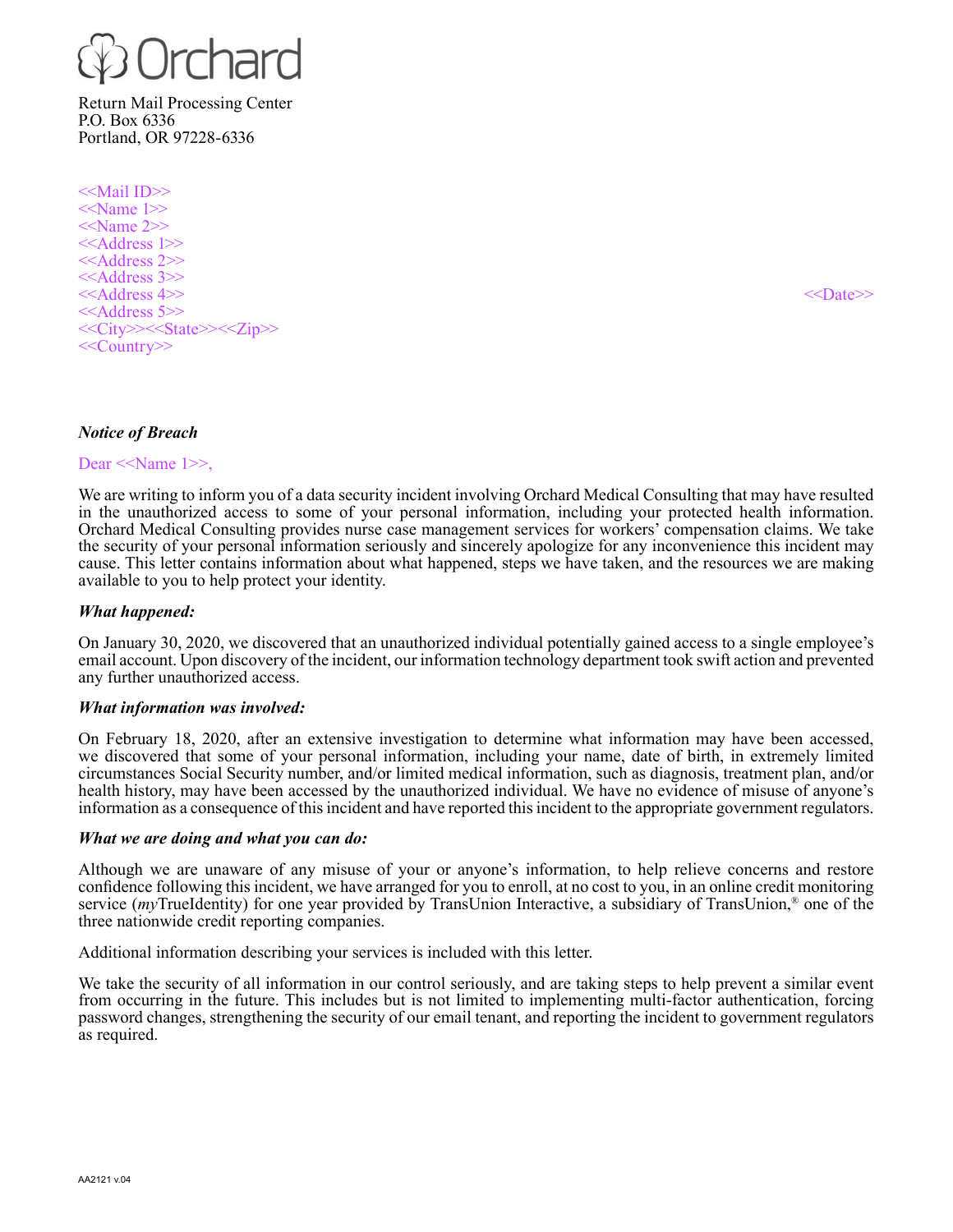## *Other important information:*

Please know that the protection and security of your personal information is of our utmost priority, and we sincerely regret any concern or inconvenience that this matter may cause you. If you have any questions, please do not hesitate to call 855-907-2154, Monday through Friday, 7:00 a.m. to 7:00 p.m. Mountain Time.

Sincerely,

Robin Sorchard

Robin Orchard President and Owner Orchard Medical Consulting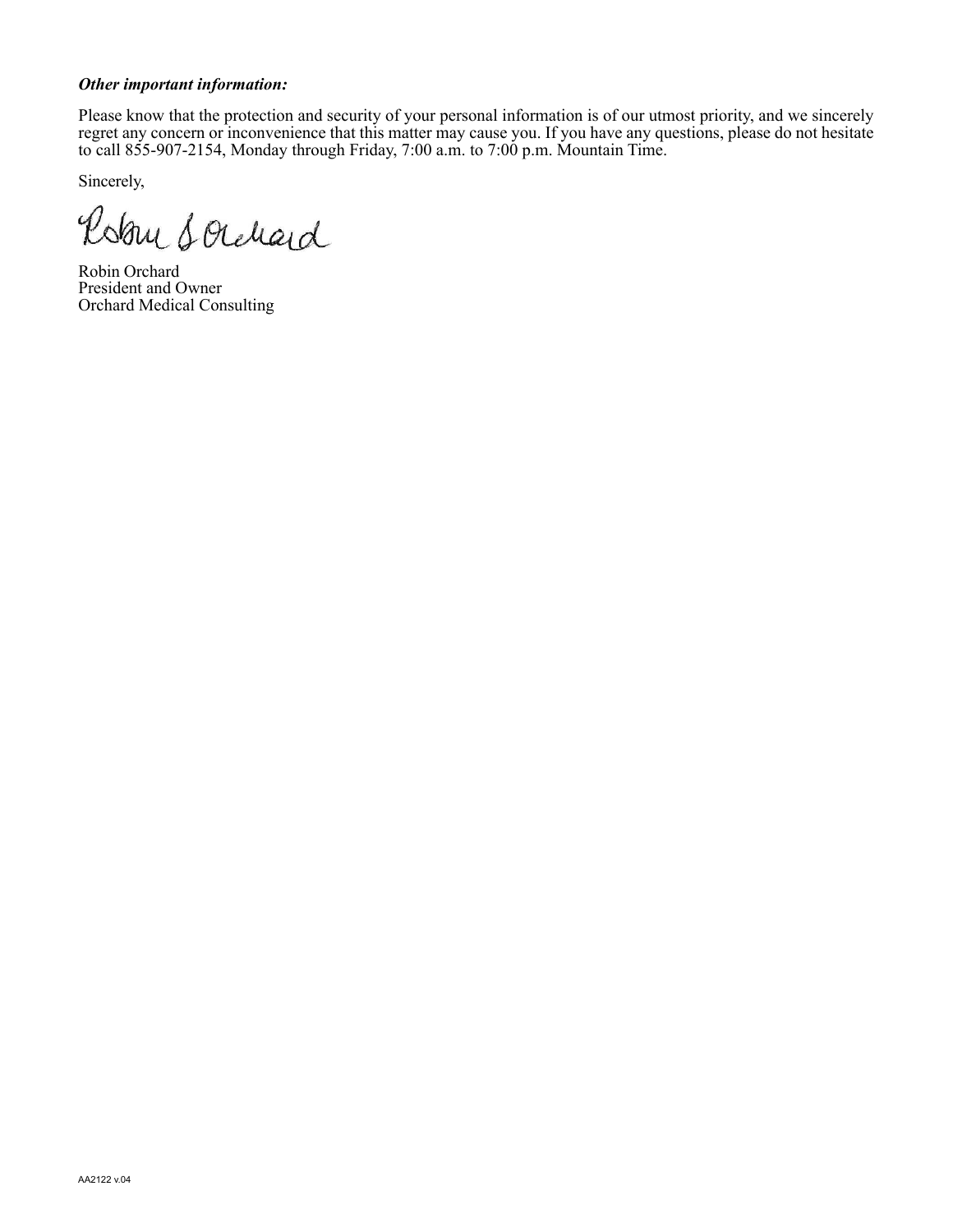## *Additional Important Information*

**For residents of** *Hawaii, Michigan, Missouri, Virginia, Vermont,* **and** *North Carolina***:** It is recommended by state law that you remain vigilant for incidents of fraud and identity theft by reviewing credit card account statements and monitoring your credit report for unauthorized activity.

## **For residents of** *Illinois***,** *Iowa***,** *Maryland***,** *Missouri, North Carolina***,** *Oregon***, and** *West Virginia***:**

It is required by state laws to inform you that you may obtain a copy of your credit report, free of charge, whether or not you suspect any unauthorized activity on your account. You may obtain a free copy of your credit report from each of the three nationwide credit reporting agencies. To order your free credit report, please visit www.annualcreditreport.com, or call toll-free at 1-877-322-8228. You can also order your annual free credit report by mailing a completed Annual Credit Report Request Form (available at https://www.consumer.ftc.gov/articles/0155-free-credit-reports) to: Annual Credit Report Request Service, P.O. Box 105281, Atlanta, GA, 30348-5281.

### **For residents of** *Iowa***:**

State law advises you to report any suspected identity theft to law enforcement or to the Attorney General.

#### **For residents of** *Oregon***:**

State laws advise you to report any suspected identity theft to law enforcement, including the Attorney General, and the Federal Trade Commission.

#### **For residents of** *Maryland, Rhode Island, Illinois, New York,* **and** *North Carolina:*

You can obtain information from the Maryland and North Carolina Offices of the Attorney General and the Federal Trade Commission about fraud alerts, security freezes, and steps you can take toward preventing identity theft.

| <b>Maryland Office of</b>  | Rhode Island Office of North Carolina Office Federal Trade |                                                |                                     | <b>New York Office of</b> |
|----------------------------|------------------------------------------------------------|------------------------------------------------|-------------------------------------|---------------------------|
| the Attorney General       | the Attorney General of the Attorney General Commission    |                                                |                                     | the Attorney General      |
| <b>Consumer Protection</b> | Consumer Protection Consumer Protection Consumer Response  |                                                |                                     | Bureau of Consumer        |
| Division                   | 150 South Main Street Division                             |                                                | Center                              | Frauds & Protection       |
| 200 St. Paul Place         | Providence, RI 02903                                       | 9001 Mail Service Center 600 Pennsylvania Ave, |                                     | The Capitol               |
| Baltimore, MD 21202        | 1-401-274-4400                                             | Raleigh, NC 27699-9001 NW                      |                                     | Albany, NY 12224-0341     |
| 1-888-743-0023             | www.riag.ri.gov                                            | 1-877-566-7226                                 | Washington, DC 20580 1-800-771-7755 |                           |
| www.oag.state.md.us        |                                                            | www.ncdoj.com                                  | $1-877$ -IDTHEFT                    | https://ag.ny.gov/        |
|                            |                                                            |                                                | $(438-4338)$                        | consumer-frauds/          |
|                            |                                                            |                                                | www.ftc.gov/idtheft                 | identity-theft            |

**For residents of** *Massachusetts***:** It is required by state law that you are informed of your right to obtain a police report if you are a victim of identity theft.

### **For residents of all states:**

**Fraud Alerts:** You can place fraud alerts with the three credit bureaus by phone and online with Equifax (https://assets.equifax.com/assets/personal/Fraud Alert Request Form.pdf); TransUnion with Equifax (https://assets.equifax.com/assets/personal/Fraud Alert Request Form.pdf); (https://www.transunion.com/fraud-alerts); or Experian (https://www.experian.com/fraud/center.html). A fraud alert tells creditors to follow certain procedures, including contacting you, before they open any new accounts or change your existing accounts. For that reason, placing a fraud alert can protect you, but also may delay you when you seek to obtain credit. As of September 21, 2018, initial fraud alerts last for one year. Victims of identity theft can also get an extended fraud alert for seven years. The phone numbers for all three credit bureaus are at the bottom of this page.

**Monitoring:** You should always remain vigilant and monitor your accounts for suspicious or unusual activity.

**Security Freeze:** You also have the right to place a security freeze on your credit report. A security freeze is intended to prevent credit, loans, and services from being approved in your name without your consent. To place a security freeze on your credit report, you need to make a request to each consumer reporting agency. You may make that request by certified mail, overnight mail, regular stamped mail, or by following the instructions found at the websites listed below. The following information must be included when requesting a security freeze (note that if you are requesting a credit report for your spouse or a minor under the age of 16, this information must be provided for him/her as well): (1) full name, with middle initial and any suffixes; (2) Social Security number; (3) date of birth; (4) current address and any previous addresses for the past five years; and (5) any applicable incident report or complaint with a law enforcement agency or the Registry of Motor Vehicles. The request must also include a copy of a government-issued identification card and a copy of a recent utility bill or bank or insurance statement. It is essential that each copy be legible, display your name and current mailing address, and the date of issue. As of September 21, 2018, it is free to place, lift, or remove a security freeze. You may also place a security freeze for children under the age of 16. You may obtain a free security freeze by contacting any one or more of the following national consumer reporting agencies: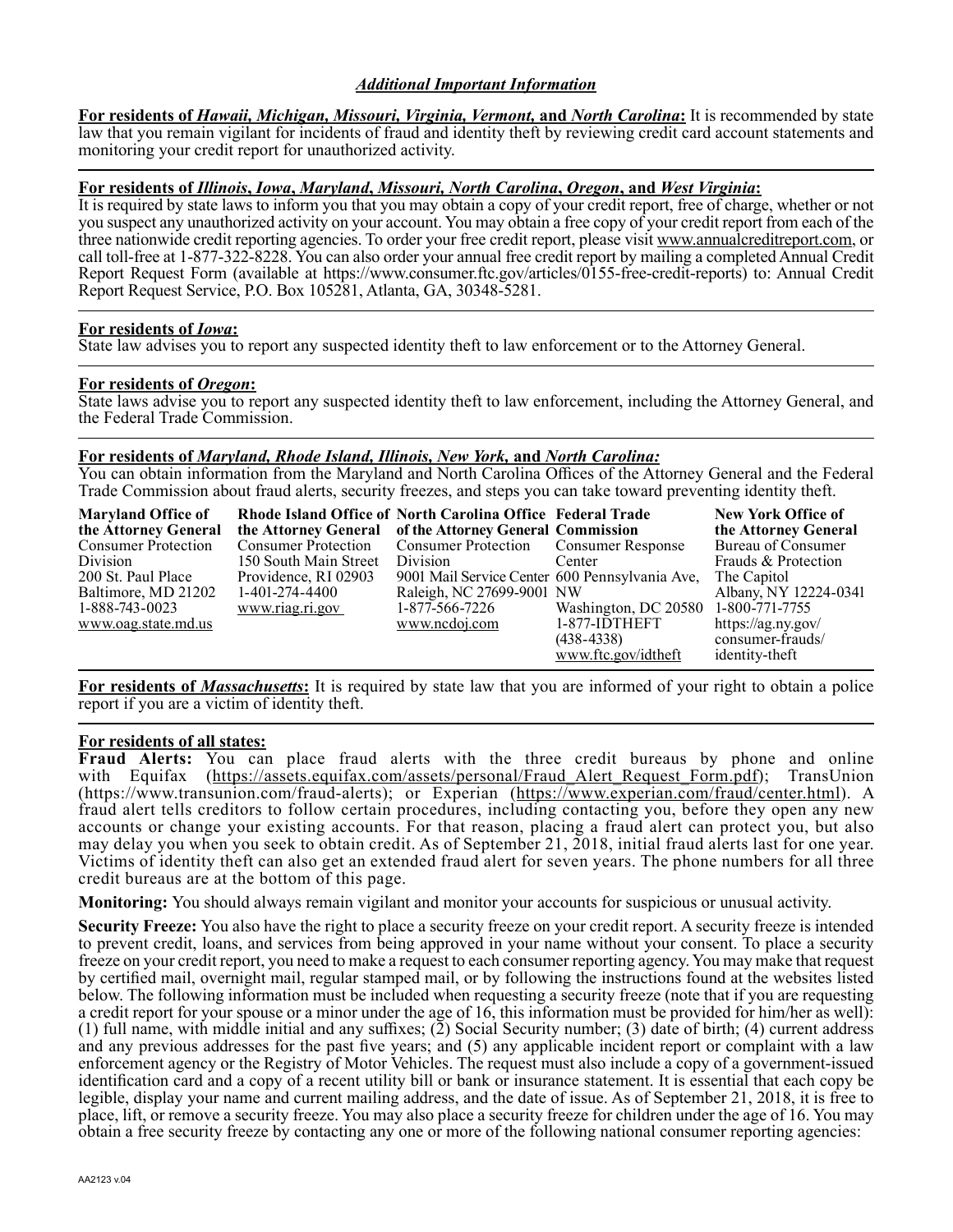**Equifax Security Freeze** P.O. Box 105788 Atlanta, GA 30348 www.freeze.equifax.com 800-525-6285

**Experian Security Freeze** P.O. Box 9554 Allen, TX 75013 www.experian.com/freeze 888-397-3742

**TransUnion (FVAD)** P.O. Box 2000 Chester, PA 19022 freeze.transunion.com 800-680-7289

More information can also be obtained by contacting the Federal Trade Commission listed above.